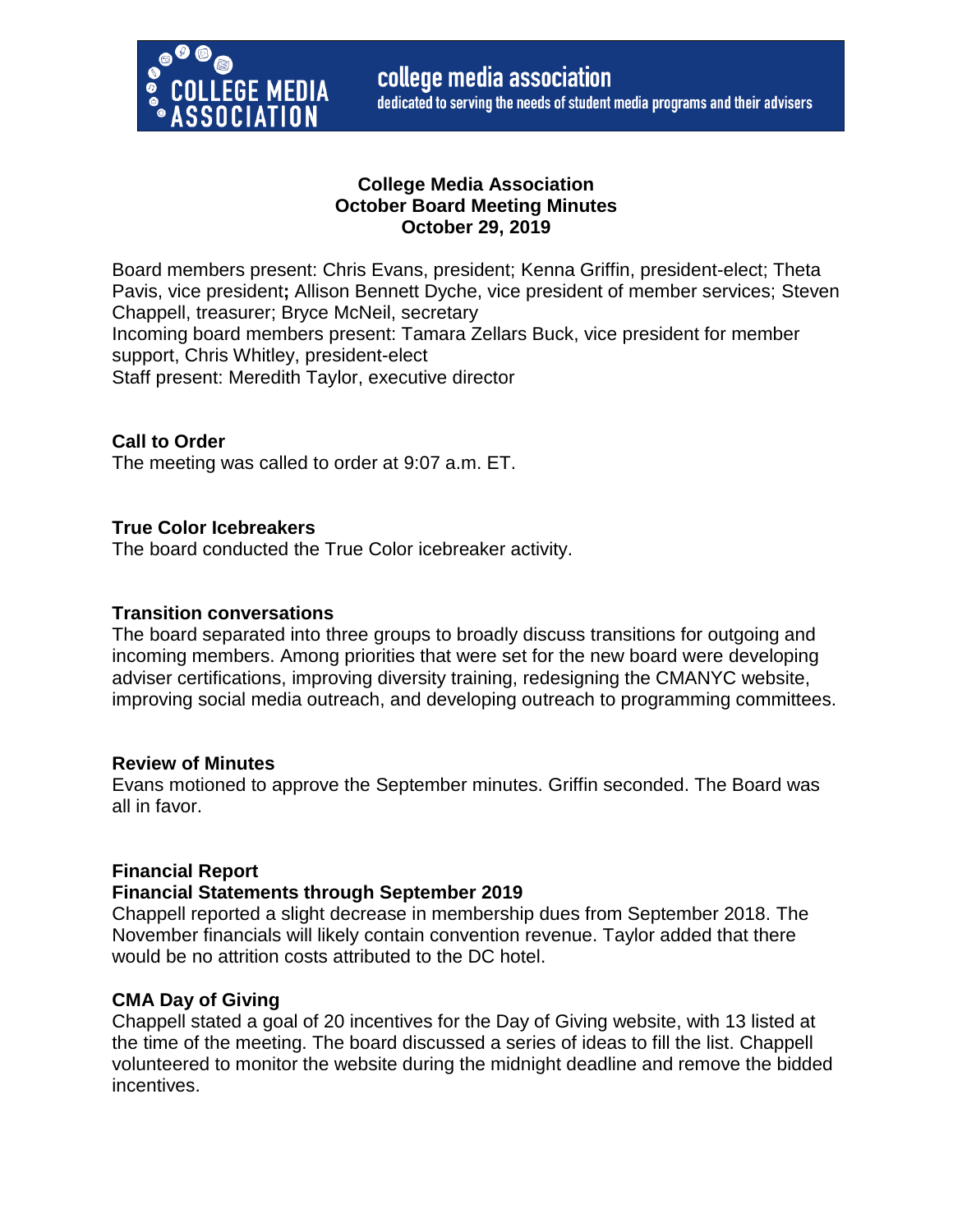

#### **Conventions NYC20**

Nanci Healy has agreed to program the convention for March 11-14 and one keynote speaker has been confirmed. Two other keynote requests are pending. Hillary Warren will assume the Iron Reporter management duties for 2020. The committee will consider T-Shirts with convention registration and a CMA anniversary t-shirt design contest. The committee will also consider discounts for advisers that register a certain number of students; this number will be determined by Kellen research. A student-led newsroom for the convention is also being considered. Taylor reminded the board that Wifi will be a challenge in NYC: would require cuts in other spending areas. Evans has reported that he is hoping the programming committee will be able to work with the Deadline Club to provide speaker leads as well.

# **Mega Workshop 2020**

Evans reported that Mega Workshop will be moved to later in the summer (July 23-26). The board agreed to place it as a priority for discussion in the shared meeting with the ACP board on the Sunday of the convention. Evans and Griffin stated the growth needs to be managed according to the resources to keep individual classes small, plus the consideration of adding tracks would mean paying for more rooms.

## **Atlanta 2020**

The board discussed a variety of possibilities for CMA's coordinator for this convention. Evans reported that CMA is moving forward with formalizing an agreement with BEA to provide broadcast sessions in Atlanta; they want 3-5 rooms for programming and ACP has approved the idea. Evans intended to announce this initiative at the membership meeting.

### **Future spring conventions**

The board may want to explore future models for the spring convention. The board shared a variety of ideas for future discussion including rotating from the NYC site as well as partnering with other organizations.

### **Other projects**

### **Online Course Program**

Griffin reported that the next online courses would launch on November 11, including several podcasting courses. The board discussed the possibility of offering shorter sessions to better entice participation for both presenters and for enrollment. Taylor also suggested creating more "on-demand" content to minimize time conflicts among potential registrants. Everyone agreed to encourage members to provide feedback on the CMN partnership during the membership meeting.